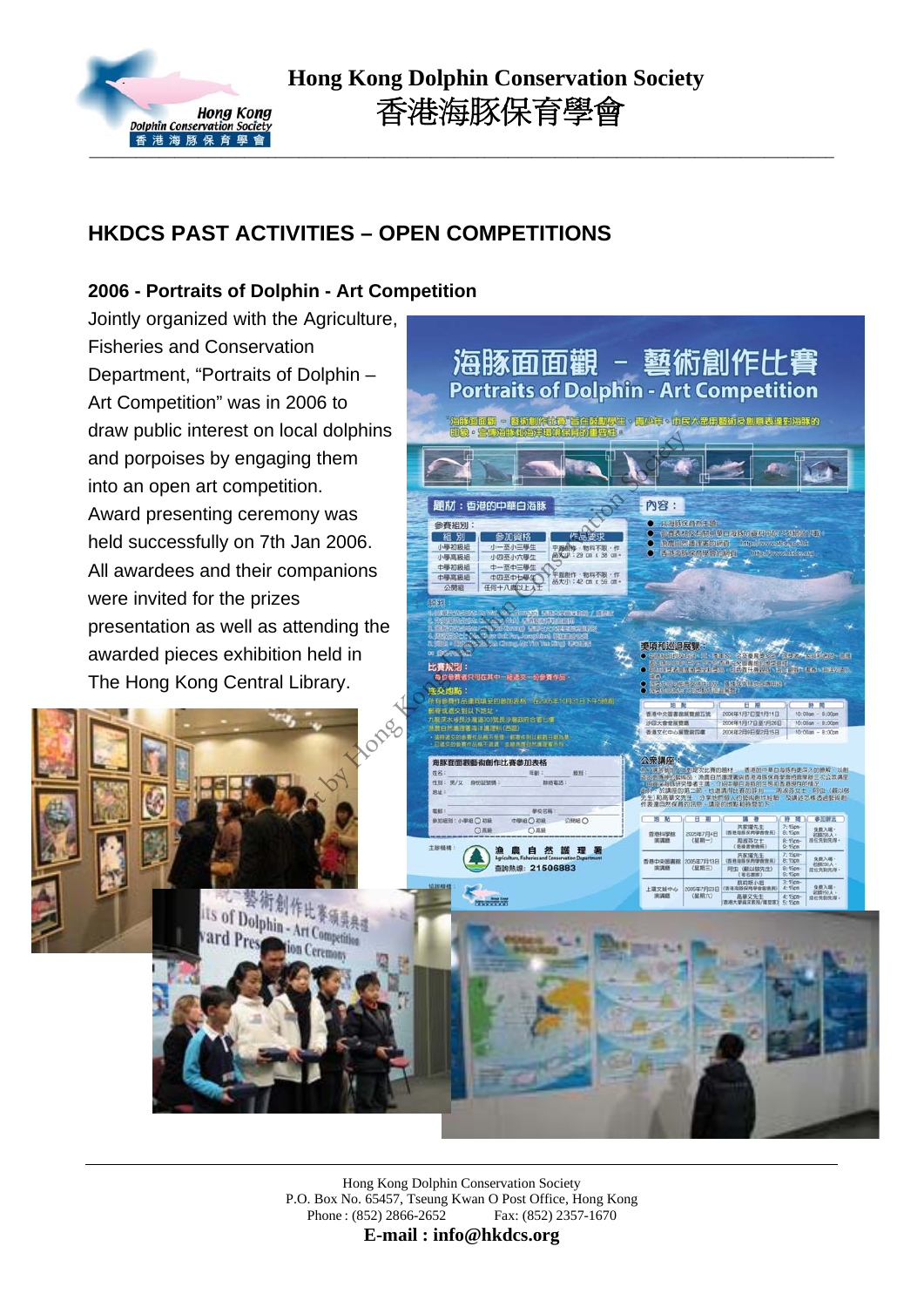

# **Hong Kong Dolphin Conservation Society** 香港海豚保育學會

#### **2005 - Little Dolphin Journalist**

 "Little Dolphin Journalist", an activity co-organized by the Hong Kong Dolphin Conservation Society and the Youth Kwun Tong, has been completed. There were a number of participants in the activity who tried their best to collect information about wild dolphins in Hong Kong during the contest. They learned a lot about dolphins and the importance of environmental protection and nature conservation. Finally,



a champion, a first runner-up and three second runner-ups have been selected, and the prize presentation ceremony was held in Sau Mau Ping Shopping Centre on 19 November.

## **2004 - Chinese white dolphin Painting & Drawing Competition**



## The Chinese white dolphin Drawing and Painting Competition was organized from February to March 2004 in collaboration with Youth Kwun Tong , a community organization. The activity targeted students of kindergartens, primary schools and secondary schools in Kwun Tong district and it was publicized within the district and on HKDCS website. The competition was also open to students from other districts.

The theme of the competition was "The Happy and Unhappy Chinese white dolphin". The objective of this activity was to increase students' awareness on the threats faced by dolphins in Hong Kong , as well as the importance of dolphin conservation. Over 60



Hong Kong Dolphin Conservation Society P.O. Box No. 65457, Tseung Kwan O Post Office, Hong Kong Phone : (852) 2866-2652 Fax: (852) 2357-1670

**E-mail : info@hkdcs.org**